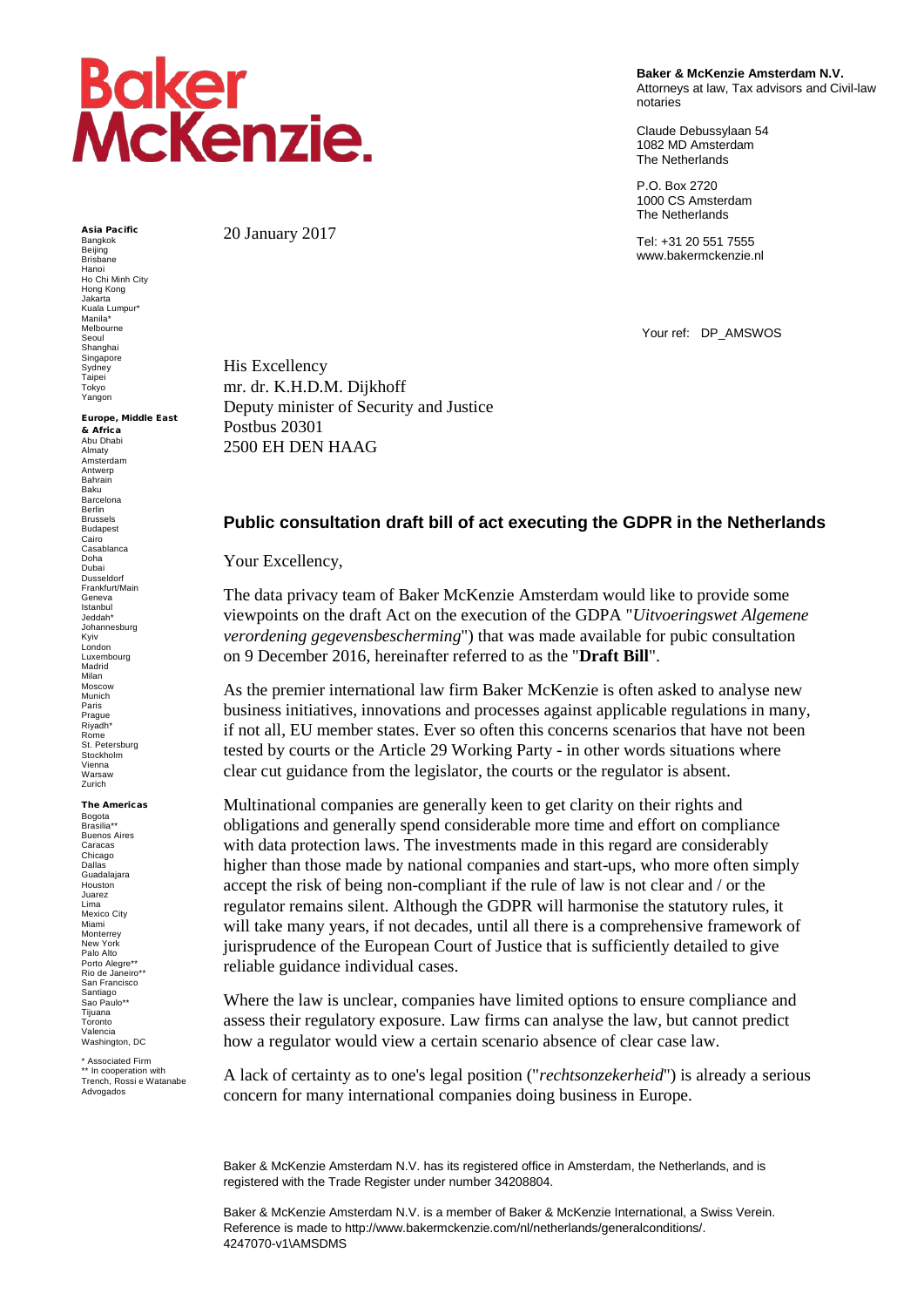## Baker<br>McKenzie.

In most EU member states this problem is to a certain extent addressed by the regulators - in this case that national Data Protection Authorities ("**DPAs**"). In the first decade of the current personal data protection act ("*Wet bescherming persoonsgegevens*", "**PDPA**"), the Dutch DPA also issued guidance and responded to queries of individual companies and used to opine on matters of interpretation of the PDPA. This has resulted a series of valuable written opinions and in addition has it enabled thousands of companies who in good faith sought guidance on how to achieve data protection compliance in real life matters.

However, some ten years ago the Dutch DPA decided to change its policy and decided it would no longer respond to queries of individual data controllers. Ever since the Dutch DPA - as a matter of policy - only speaks with industry associations and not with individual data controllers. For clarity, this change of approach is not based on a change of the law. It is the Dutch DPA who decided to stop the dialogue with data controllers for internal reasons.

This position is highly exceptional in the EU: the DPAs in France, Belgium, the UK, Spain, Italy, Austria, Switzerland, Poland, Ireland and many other Member States opine on questions from individual companies. This may take place either in the form of a written advice or the sharing of informal viewpoint on matters presented to them - sometimes on a no names basis and sometimes to named data controllers only. Apart from that, general guidance is issued if multiple data controllers indicate that they have difficulties applying the law in certain specific situations or if similar questions are posed to the authority in question.

In the Netherlands, many other regulators also provide guidance and respond to questions of businesses who come across issues when attempting to deal with regulatory requirements. Examples are the ACM, the AFM and the DNB.

The spectacular change in the regulatory landscape of data protection has caused a wave of attention, which gives awareness a boost. However, it also created significant uncertainty for businesses, which calls for action. The national DPAs play a crucial role in enabling and empowering companies that deal with personal data on a day to day basis and use their best endeavours to ensure their operations are compliant with the GDPR and national laws.

Compliance with data protection regulations requires more than laws and enforcement. The data controllers are the key subject of the GDPR. Many data controllers are genuinely committed to achieving compliance, but get frustrated for they cannot get clear answers on whether their solutions satisfy the regulatory requirements or what else they should consider.

The risks and exposure of such companies depends on the priorities and preferences of national DPA. If active in the Netherlands, their DPA is not prepared to tell in advance whether they are "in the clear" (or at least give some non-binding guidance) as they no longer considers this as its task. As a result, such companies have no choice but to accept the risk of singled out by the DPA at one point in time and face sanctions. Certification may in the future help in certain cases, but will not be of much value for small and medium businesses and for ad hoc issues.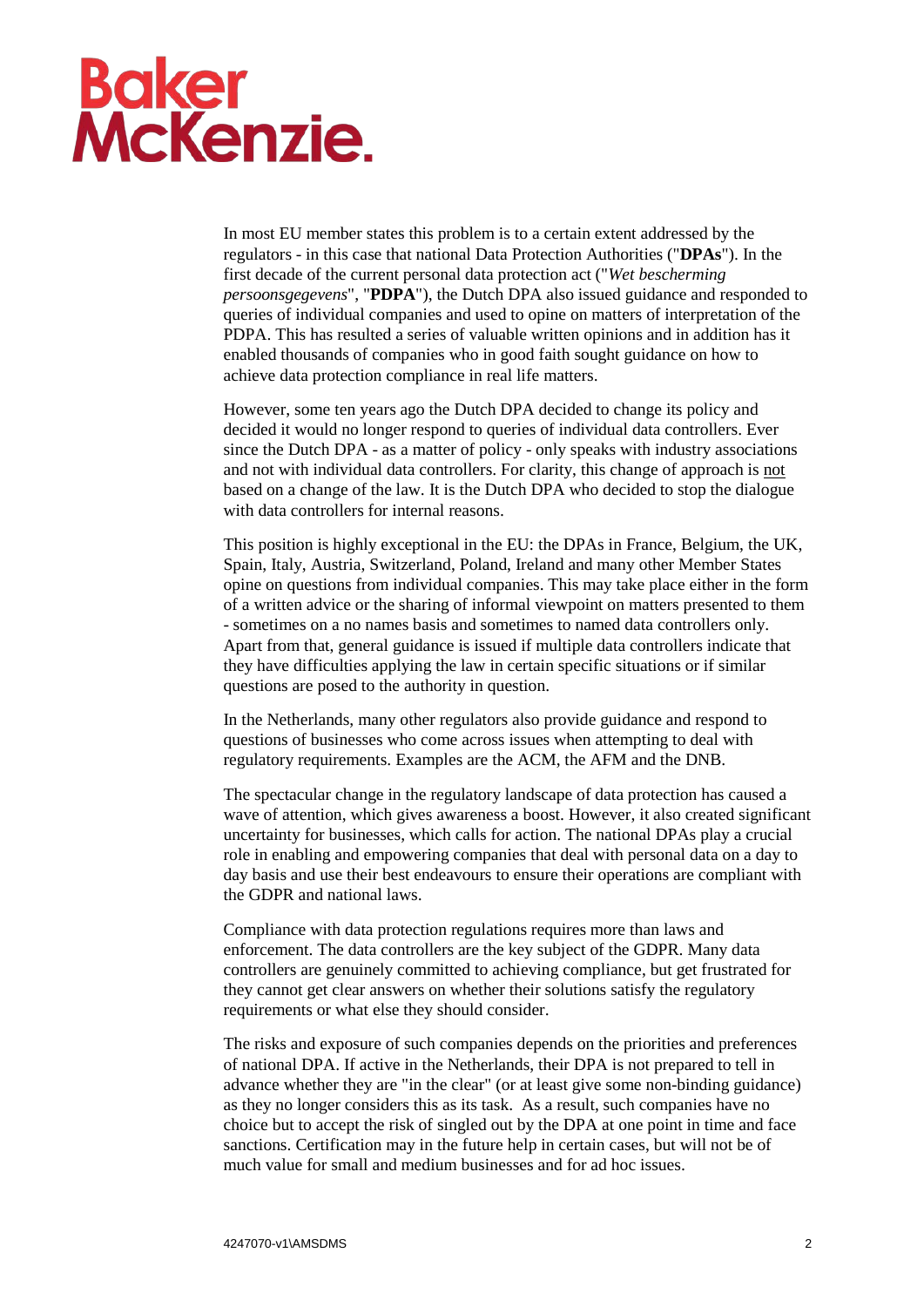## **Baker<br>McKenzie.**

In view of the increased fines under the GDPR, this will become even a greater concern for companies doing business in the Netherlands. This has an adverse effect on innovation, on the international competitive position of the Netherlands and - last but not least - on the establishment of best industry practices for data protection compliance in specific situations in Dutch society.

We at Baker McKenzie Amsterdam believe that the Dutch government should consider the importance of having a data protection authority that responds to requests of individual companies / data controllers. This should hence, in our view, be one of the statutory tasks of the Authority. To achieve this a specific provision should be inserted in Chapter 2 of the Draft Bill.

For clarity, the task of providing advice or guidance on request to data processors is consistent with the existing data protection act (Chapter 9), with the Data protection directive *and* with the GDPR. Article 75 GDPR is not intended to disincentive authorities DPAs to provide guidance in individual cases. In contrary, the national DPAs in many member states have gotten more active and actively assist controllers who have increased their efforts to understand and comply with every detailed data protection requirement.

Engaging in an active dialogue with data controllers (not just data subjects) is one of the cornerstones of implementing the new data protection regulation and achieving compliance with its requirements. This is a crucial task of the Dutch DPA, which cannot be substituted or taken over by the market, the courts or the government. Acknowledging this in the Draft Bill is necessary and - from a legislative perspective - "policy neutral". This follows from the fact that the Dutch DPA also performed this task in the first decade after the PDPA was enacted. In other words, an unwritten rule / best practice that used to apply in the Netherlands and has continued to exist in the rest of the EU is merely codified and rehabilitated.

From an efficient legislation perspective this is also the right thing to do, since it supports those companies who are willing to "lead by example". Moreover, this in line with the ambition of the Dutch government to ensure that the Netherlands remains in the top of the lists of countries that are the most attractive for foreign companies to open businesses.

We do realise that responding to queries of data controllers may have time and budget implications for the Data Protection Authority. However, it seems that in other Member States, the relative amount of time and budget spent on the "active dialogue" with data controllers on their own request is not very significant. The CNIL for instance, is known for taking this task very seriously and seems to be able to cope with the associated occupation of resources. More exact details on time spent on informing data controllers on request could probably be obtained from the DPAs in other Member States.